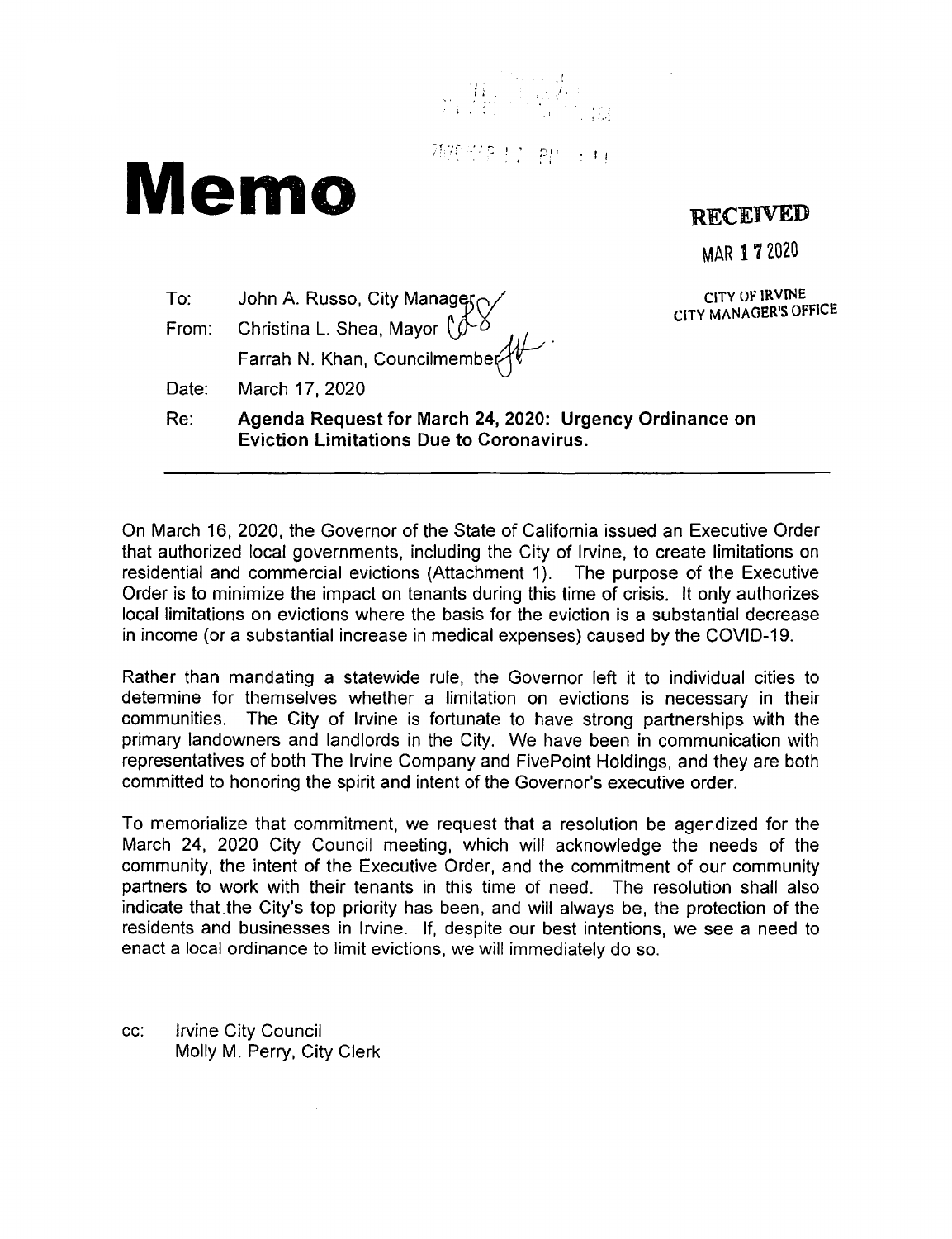## EXECUTIVE DEPARTMENT STATE OF CALIFORNIA

#### **EXECUTIVE ORDER N-28-20**

**WHEREAS** on Morch 4, 2020, I proclaimed a State of Emergency to exist in California as a result of the threat of COVID-19; and

**WHEREAS** despite sustained efforts. the virus remains o threat, and further efforts to control the spread of the virus to reduce and minimize the risk of infection and otherwise mitigate the effects of COVID-19 are needed; and

**WHEREAS** the economic impacts of COVID-19 hove been significant, and could threaten to undermine Californians' housing security and the stability of California businesses; and

**WHEREAS** many Californians ore experiencing substantial losses of income as a result of business closures, the loss of hours or wages, or layoffs related to COVID-19, hindering their ability to keep up with their rents, mortgages, and utility bills; and

**WHEREAS** Californians who ore most vulnerable to COVID-19, those 65 years and older, and those with underlying health issues. are advised to self-quarantine, self-isolate, or otherwise remain in their homes to reduce the transmission of COVID-19; and

**WHEREAS** because homelessness can exacerbate vulnerability to COVID-19, Collfornla must toke measures to preserve and Increase housing security for Californians to protect public health: and

**WHEREAS** local jurisdictions, based on their partlcular needs, may therefore determine that additional measures to promote housing security and stability ore necessary to protect public health or to mitigate the economic impacts of COVID-19: and

**WHEREAS** local jurisdictions may also determine, based on their particular needs, that promoting stability amongst commercial tenancies Is also conducive to public health, such as by allowing commercial establishments to decide whether and how to remain open based on public health concerns rather than economic pressures. or to mitigate the economic impacts of COVID-19; and

**WHEREAS** In addition to these public health benefits, state and local policies to promote social distancing, self-quarantine, and self-isolation require that people be able to access basic utilities-including water, gas, electricity, and telecommunications-at their homes, so that Californians can work from home, receive public health information, and otherwise adhere to policies of social distancing, self-quarantine, and self-isolation, if needed: and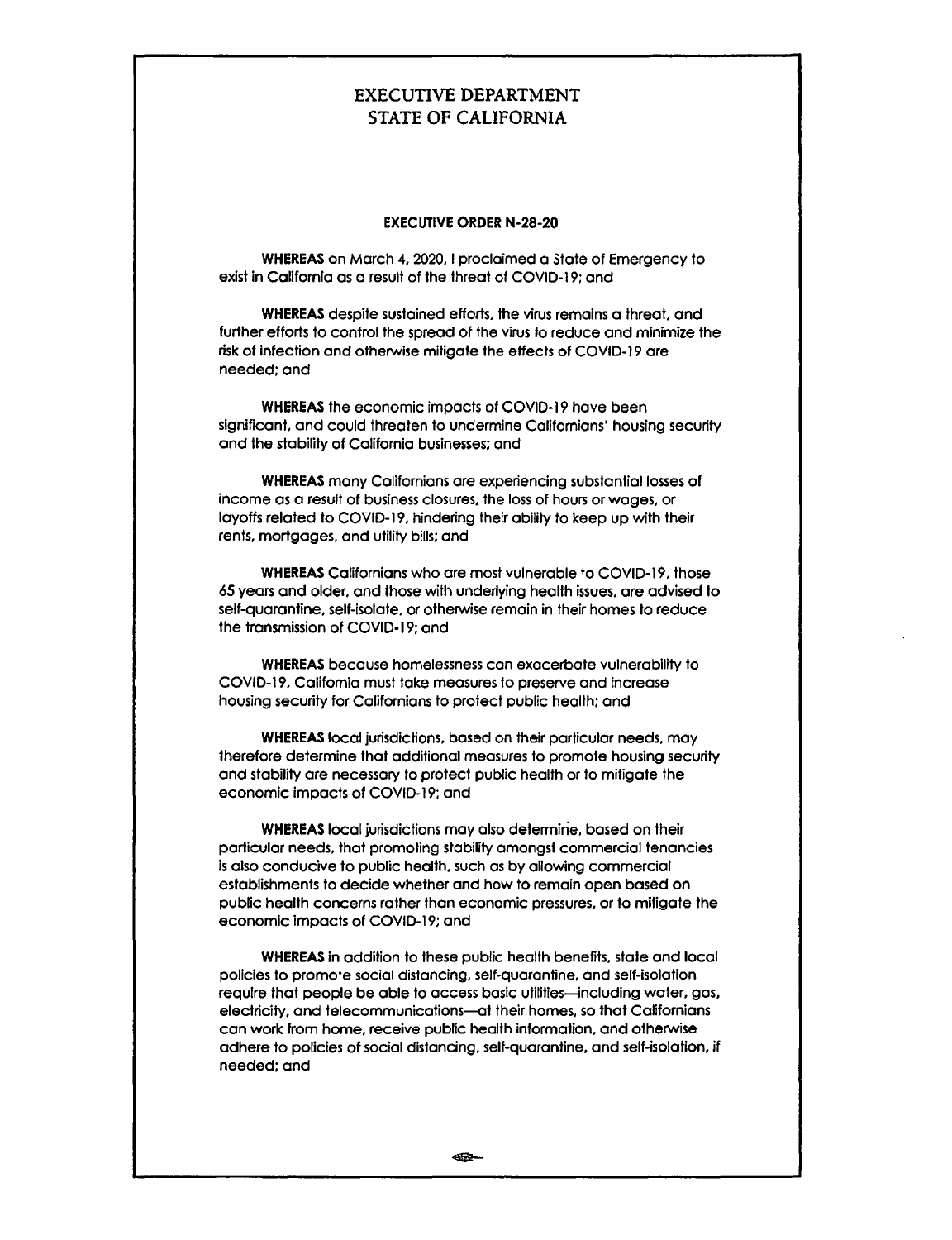**WHEREAS** many utility providers, public and private, covering electricity, gos, water, and sewer, have voluntarily announced moratoriums on service disconnections and late fees for non-payment in response to COVID-19; and

**WHEREAS** many telecommunication companies, including internet and cell phone providers, hove voluntarily announced moratoriums on service disconnections and late fees for non-payment in response to COVID-19:

**NOW, THEREFORE,** I, **GAVIN NEWSOM,** Governor of the State of California, in accordance with the authority vested in me by the Stole Constitution and statutes of the State of California. and in particular, Government Code sections 8567 and 8571, do hereby issue the following order to become effective immediately:

#### IT **IS HEREBY ORDERED THAT:**

- 1) The time limitation set forth in Penal Code section 396, subdivision (f), concerning protections against residential eviction, is hereby waived. Those protections shall be in effect through Moy 31, 2020.
- 2) Any provision of state low that would preempt or otherwise restrict a local government's exercise of its police power to impose substantive limitations on residential or commercial evictions as described in subparagraphs (i) and (ii) below-including, but not limited to. any such provision of Civil Code sections 1940 et seq. or 1954.25 et seq.-is hereby suspended to the extent that it would preempt or otherwise restrict such exercise. This paragraph 2 shall only apply to the imposition of limitations on evictions when:
	- (i) The basis for the eviction Is nonpayment of rent, or a foreclosure, arising out of a substantial decrease in household or business Income {including, but not limited to, a substantial decrease in household income caused by layoffs or a reduction in the number of compensable hours of work, or a substantial decrease in business income caused by a reduction in opening hours or consumer demand). or substantial out-of-pocket medical expenses: and
	- (ii) The decrease in household or business income or the out-of-pocket medical expenses described in subparagraph (i) was caused by the COVID-19 pandemic, or by any local, state, or federal government response to COVID-19, and is documented.

The statutory cause of action for judicial foreclosure. Code of Civil Procedure section 7250 et seq.; the statutory cause of action for unlawful detainer, Code of Civil Procedure section 1161 et seq., and any other statutory cause of action that could be used to evict or otherwise eject a residential or commercial tenant or occupant of residential real property ofter foreclosure is suspended only as applied to any tenancy, or residential real property and any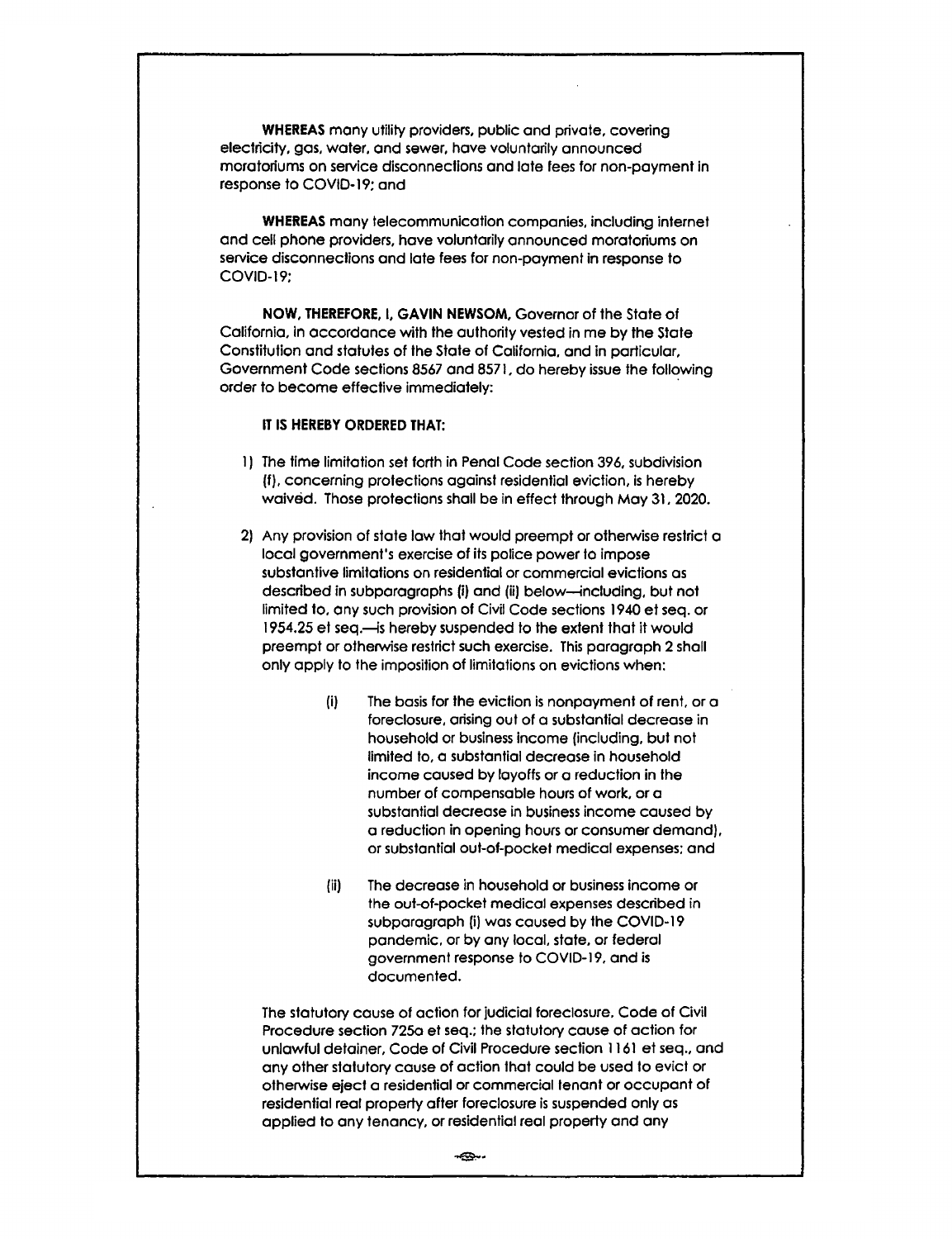occupation thereof, lo which a local government hos imposed a limitation on eviction pursuant to this paragraph 2, and only to the extent of the limitation imposed by the local government.

Nothing in this Order shall relieve a tenant of the obligation to pay rent. nor restrict a landlord's ability to recover rent due.

- The protections in this paragraph 2 shall be in effect through May 31, 2020, unless extended.
- 3) All public housing authorities are requested to extend deadlines for housing assistance recipients or applicants to deliver records or documents related to their eligibility for programs, to the extent that those deadlines are within the discretion of the housing authority.
- 4) The Department of Business Oversight, in consultation with the Business. Consumer Services, and Housing Agency, shall engage with financial institutions to identify tools to be used to afford Californlons relief from the threat of residential foreclosure and displacement, and to otherwise promote housing security and stability during this state of emergency, in furtherance of the objectives of this Order.
- 5} Financial institutions holding home or commercial mortgages. including banks, credit unions, government-sponsored enterprises, and institutional investors, are requested to implement an immediate moratorium on foreclosures and related evictions when the foreclosure or foreclosure-related eviction arises out of a substantial decrease in household or business income, or substantial out-of-pocket medical expenses, which were caused by the COVID-19 pandemic, or by any local, state. or federal government response to COVID-19.
- 6) The California Public Utilities Commission is requested to monitor measures undertaken by public and private utility providers to implement customer service protections for critical utilities, including but not limited to electric. gas. water. internet, londline telephone, and cell phone service, in response to COVID-19, and on a weekly basis publicly report these measures.

Nothing in this Order shall be construed to invalidate any limitation on eviction enacted by a local jurisdiction between March **4,** 2020 and this dote.

**Nothing In this Order shall in any way restrict state or local authority to order any quarantine. isolation, or other public health measure that may compel an individual to remain physically present in a particular residential real property.** 

This **Order is not intended to, and does not. create any rights or benefits. substantive or procedural, enforceable at low or in equity, against the State of Catifomia, Its agencies. deportments, entitles. officers. employees. or any other person.**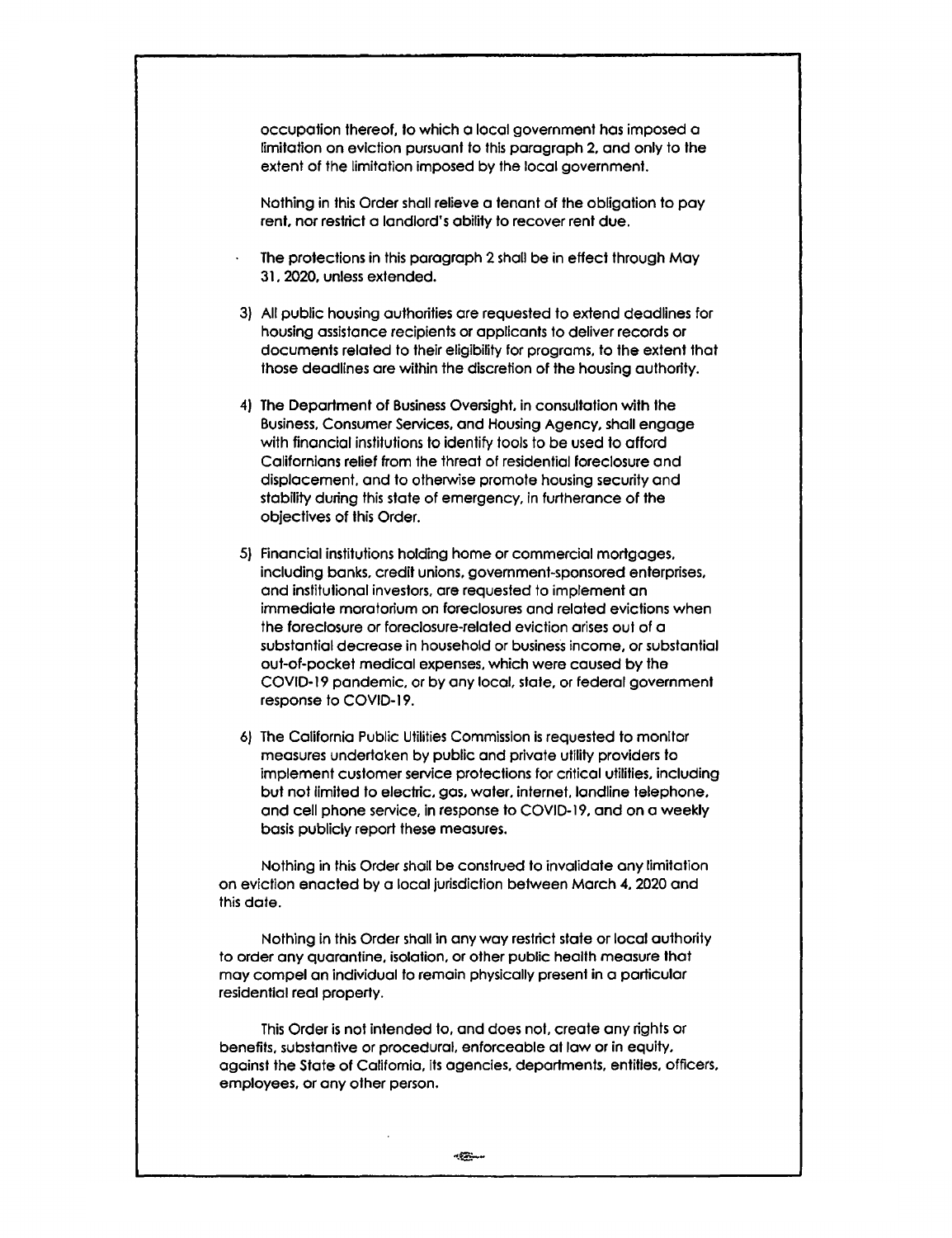I **FURTHER DIRECT** lhol as soon as hereafter possible, this proclamation be flied in the Office of the Secretary of State and that widespread publicity and notice be given of this Order.

> **IN WITNESS WHEREOF** I hove hereunto sel my hand and caused the Great Seal of the Slate of California to be affixed this 16th day of March 2020.

YVIN NEWSOM G Covernor of California

**ATTEST:** 

ALEX PADILLA Secretary of State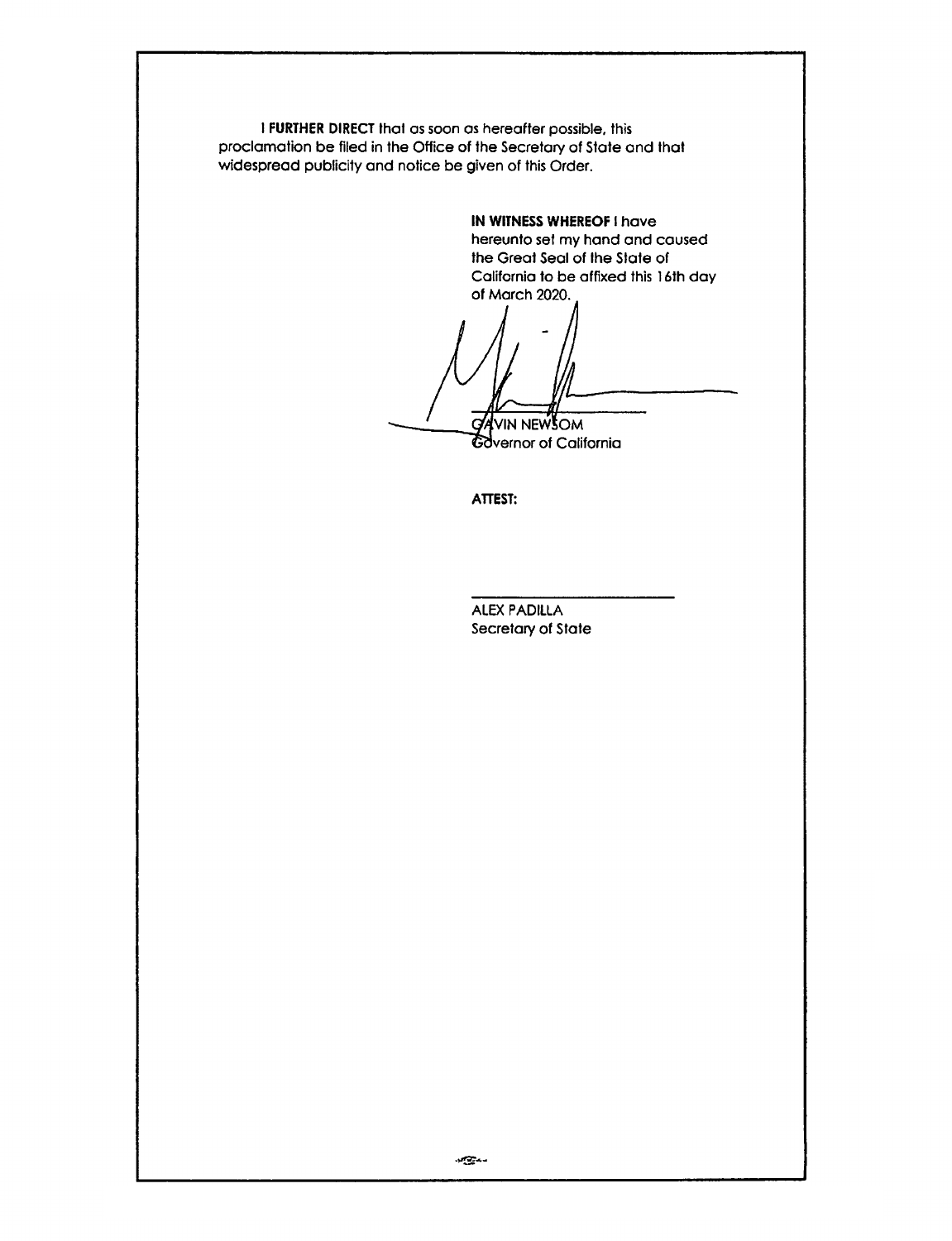## CITY COUNCIL RESOLUTION NO. 20-\_\_

A RESOLUTION OF THE CITY COUNCIL OF THE CITY OF IRVINE, CALIFORNIA, RECOMMENDING ALL LANDLORDS AND RESIDENTS TO ABIDE BY THE GOVERNOR'S MARCH 16, 2020 EXECUTIVE ORDER N-28-20

WHEREAS, as of March 19, 2020, a novel coronavirus (COVID-19) had spread globally to over 150 countries, infecting more than 222,000 persons and killing more than 9,100 individuals worldwide. Due to the expanding list of countries with widespread transmission of COVID-19, and increasing travel alerts and warnings for countries with sustained or uncontrolled community transmission issued by the Centers of Disease Control and Prevention (CDC), COVID-19 has created conditions that are likely to be beyond the control of local resources and require the combined forces of other political subdivisions to combat; and

WHEREAS, the World Health Organization, the President of the United States, the Governor of the State of California, the County of Orange, and the City of Irvine have all declared states of emergency as a result of COVID-19; and

WHEREAS, despite sustained efforts, the virus remains a threat, and further efforts to control the spread of the virus to reduce and minimize the risk of infection and otherwise mitigate the effects of COVID-19 are needed; and

WHEREAS, COVID-19 and efforts to minimize the spread of COVID-19 have, among other things, created for many Irvine residents the loss or threatened loss of income as a result of business closures, the loss of hours or wages, or layoffs related to COVID-19, hindering their ability to keep up with their rents, mortgages, and utility bills; and

WHEREAS, because homelessness can exacerbate vulnerability to COVID-19, the City must take measures to preserve and increase housing security for Irvine residents to protect public health; and

WHEREAS, the City, based on its particular needs, has determined that at this time it will leverage its partnerships with the business and landowner community to preserve the housing security of Irvine citizens residents; however, the City Council stands ready to take additional prescriptive measures to promote housing security and stability if and as necessary; and

WHEREAS, the City, has also determined, based on its particular needs, that promoting stability amongst commercial tenancies is also conducive to public health, such as by allowing commercial establishments to decide whether and how to remain open based on public health concerns rather than economic pressures, or to mitigate the impacts of COVID-19; and

# ATTACHMENT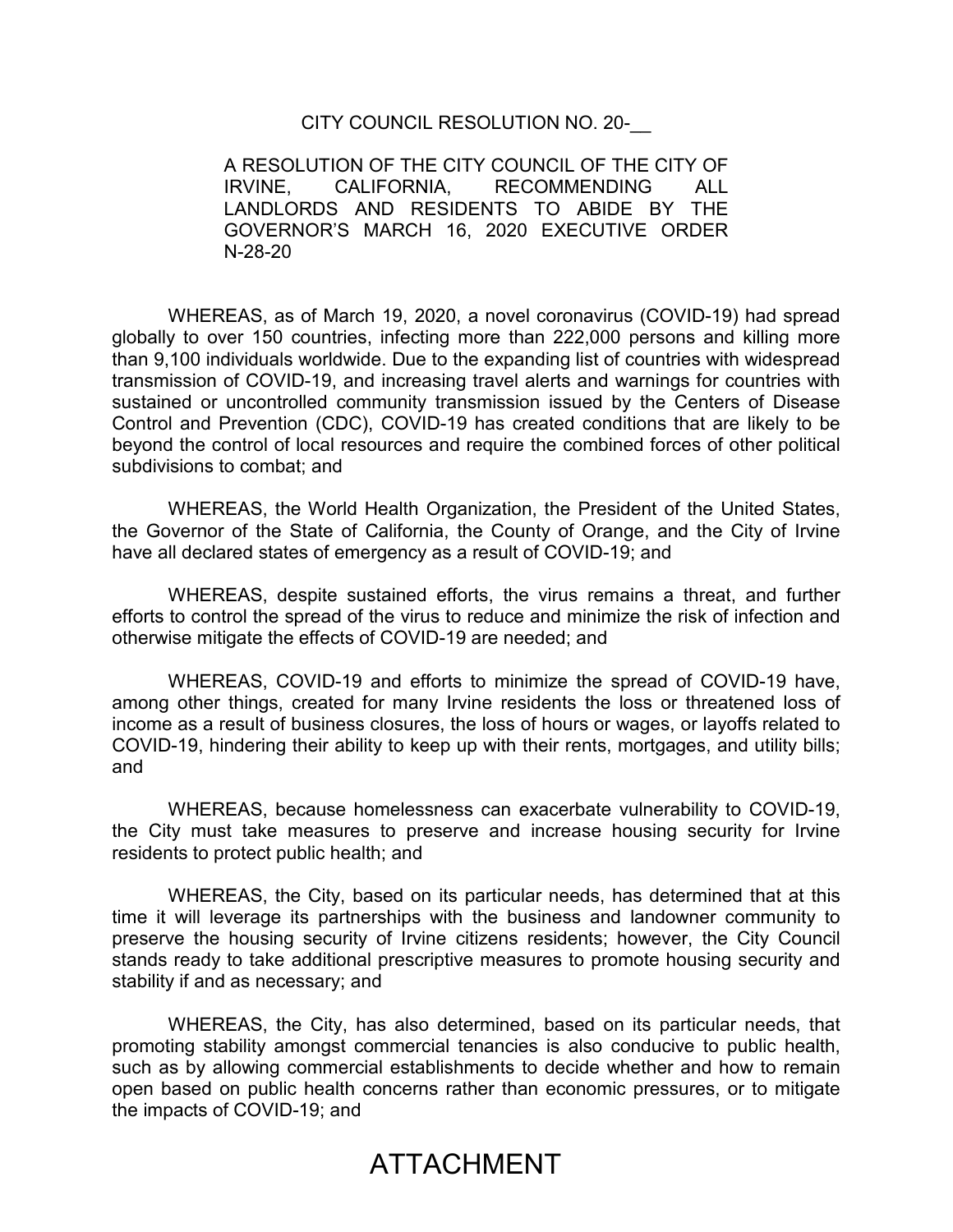WHEREAS, in addition to these public health benefits, state and local policies to promote social distancing, self-quarantine, and self-isolation require that Irvine residents be able to access basic utilities – including water, gas, electricity, and telecommunications – at their homes, so that Irvine residents can work from home, receive public health information, and otherwise adhere to policies of social distancing, self-quarantine, and self-isolation, if needed; and

WHEREAS Irvine's largest landowners and landlords have voluntarily indicated that they will refrain from evicting or foreclosing on Irvine residents and businesses where non-payment is a result of loss of income or increase in expenses caused by COVID-19 and the mitigation of the effects of COVID-19; and

WHEREAS many utility providers, public and private, covering electricity, gas, water, and sewer, have voluntarily announced moratoriums on service disconnections and late fees for non-payment in response to COVID-19; and

WHEREAS many telecommunication companies, including internet and cell phone providers, have voluntarily announced moratoriums on service disconnections and late fees for non-payment in response to COVID-19; and

WHEREAS, on March 16, 2020, for many of the reasons listed above, the Governor issued Executive Order N-28-20 ("Executive Order") that authorized local governments, including the City of Irvine, to create limitations on residential and commercial evictions; and

WHEREAS, the stated purpose of the Executive Order is to minimize the impact on California tenants during this time of crisis, and thereby makes the following "Orders," such as:

- *"(1) The time limitation set forth in Penal Code section 396(f) concerning protections against residential eviction, is mandates that the time limitation set forth in Penal Code section 396(f) and suspending certain provisions limitations on evictions where the basis for the eviction is a substantial decrease in income (or a substantial increase in medical expenses) caused by COVID-19;*
	- *(2) Any provision of state law that would preempt or otherwise restrict a local government's exercise of its police power to impose substantive limitations on residential or commercial evictions as described in subparagraphs (i) and (ii) below – including, but not limited to, any such provision of Civil Code sections 1940 et seq. or 1954.25 et seq. – is hereby suspended to the extent that it would preempt or otherwise restrict such exercise. This paragraph 2 shall only apply to the imposition of limitations on evictions when:*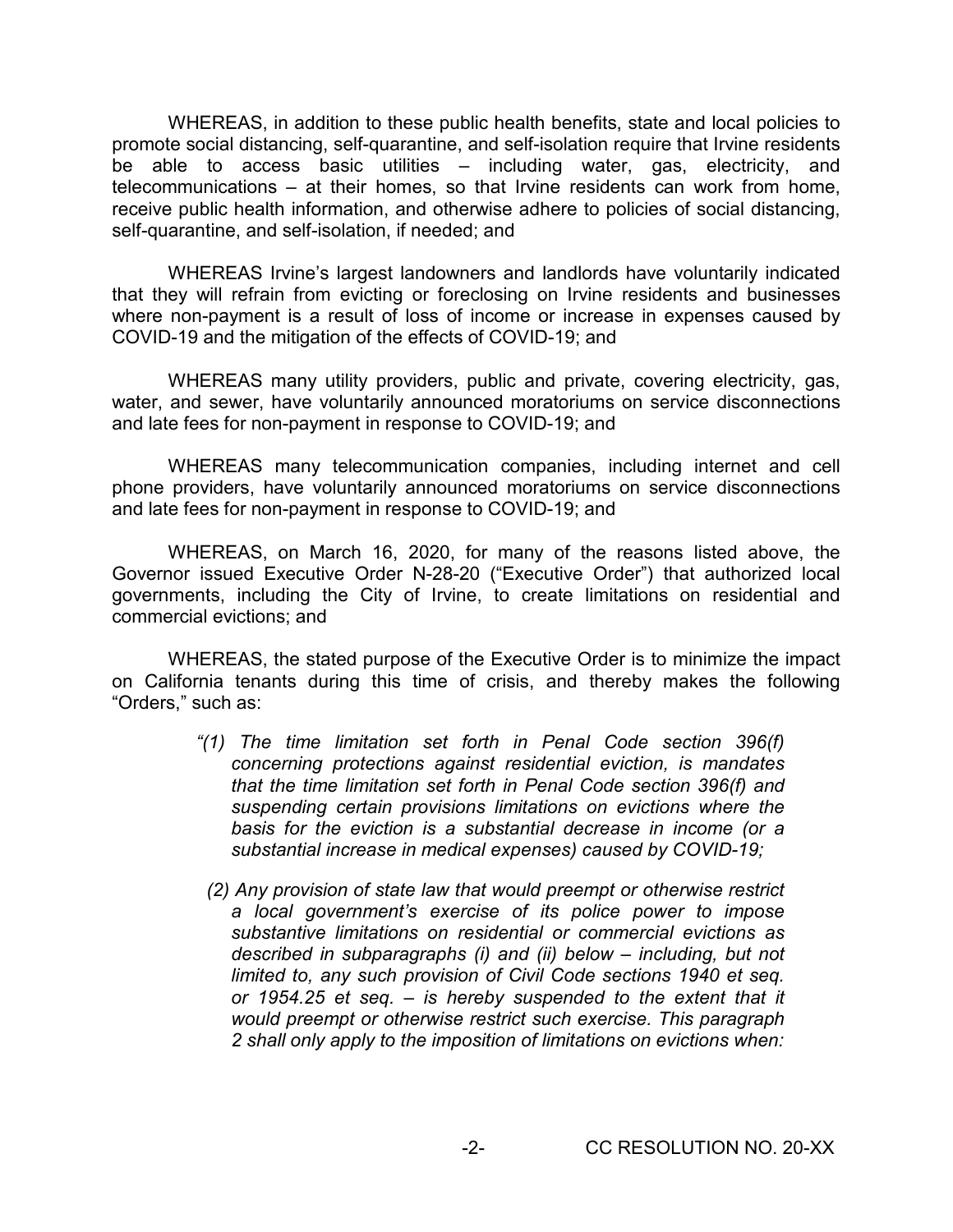- *i. The basis for the eviction is nonpayment of rent, or a foreclosure, arising out of a substantial decrease in household or business income (including, but not limited to, a substantial decrease in household income caused by layoffs or a reduction in the number of compensable hours of work, or a substantial decrease in business income caused by a reduction in opening hours or consumer demand), or substantial out-of-pocket medical expenses; and*
- *ii. The decrease in household or business income or the out-of-pocket medical expenses described in subparagraph (i) was caused by the COVID-19 pandemic, or by any local, state, or federal government response to COVID-19, and is documented.*
- *(3) All public housing authorities are requested to extend deadlines for housing assistance recipients or applicants to deliver records or documents related to their eligibility for programs, to the extent that those deadlines are within the discretion of the housing authority.*
- *(4) The Department of Business Oversight, in consultation with the Business, Consumer Services, and Housing Agency, shall engage with financial institutions to identify tools to be used to afford Californians relief from the threat of residential foreclosure and displacement, and to otherwise promote housing security and stability during this state of emergency, in furtherance of the objectives of this Order.*
- *(5) Financial institutions holding home or commercial mortgages, including banks, credit unions, government-sponsored enterprises, and institutional investors, are requested to implement an immediate moratorium on foreclosures and related evictions when the foreclosure or foreclosure-related eviction arises out of a substantial decrease in household or business income, or substantial out-of-pocket medical expenses, which were caused by the COVID-19 pandemic, or by any local, state, or federal government response to COVID-19.*
- *(6) The California Public Utilities Commission is requested to monitor measures undertaken by public and private utility providers to implement customer service protections for critical utilities, including, but not limited to, electric, gas, water, internet, landline telephone, and cell phone service, in response to COVID-19, and on a weekly basis publicly report these measures.*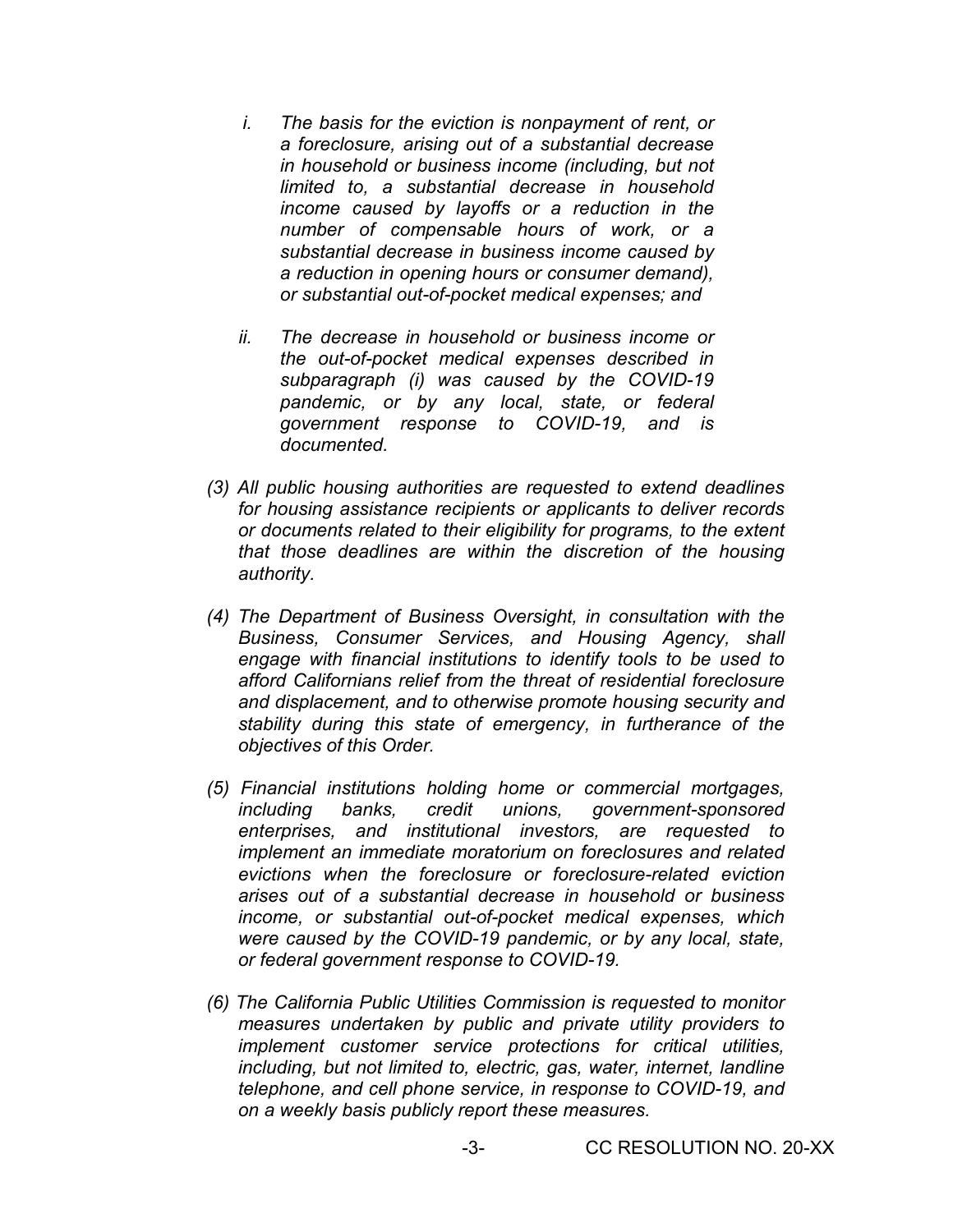*The statutory cause of action for judicial foreclosure, Code of Civil Procedure section 725a et seq.; the statutory cause of action for unlawful detainer, Code of Civil Procedure section 1161 et seq., and any other statutory cause of action that could be used to evict or otherwise eject a residential or commercial tenant or occupant of residential real property after foreclosure is suspended only as applied to any tenancy, or residential real property and any occupation thereof, to which a local government has imposed a limitation on eviction pursuant to this paragraph 2, and only to the extent of the limitation imposed by the local government.* 

*Nothing in this Order shall relieve a tenant of the obligation to pay rent, nor restrict a landlord's ability to recover rent due.* 

*The protections in this paragraph 2 shall be in effect through May 31, 2020, unless extended*";

WHEREAS, the Executive Order explicitly states, "Nothing in this Order shall in any way restrict state or local authority to order any quarantine, isolation, or other public health measure that may compel an individual to remain physically present in a particular residential real property";

WHEREAS, the City seeks to uphold the provisions of the Executive Order, and to honor its intent and spirit as applied to all residents and landlords in the City of Irvine, for the protection of its residents and businesses during this time of crisis, which has been, and will always be, the City's utmost priority;

WHEREAS, on March 18, 2020, the President announced his administration, including specifically the Department of Housing and Urban Development (HUD), is providing immediate relief to renters and homeowners by suspending all foreclosures and evictions until the end of April 2020, to provide relief during the COVID-19 outbreak;

NOW, THEREFORE, the City Council of the City of Irvine DOES HEREBY RESOLVE as follows:

SECTION 1. To strongly encourage, and expect, all residential and commercial landlords, and all utility providers, in the City of Irvine to abide by the provisions of the Governor's Executive Order, and to specifically refrain from evictions, foreclosures, rent increases, or service and utility disconnections during the period of the COVID-19 emergency.

SECTION 2. The City has, at this time, refrained from exercising the full regulatory authority created by Executive Order N-28-20 based its long history working together with its business community, and based upon the statements and representations of key members of that community indicating an intent to abide by the spirit and intent of Executive Order N-28-20; however, the City stands ready an willing to exercise its full regulatory authority if and to the extent this resolution does not have its desired and intended effect.